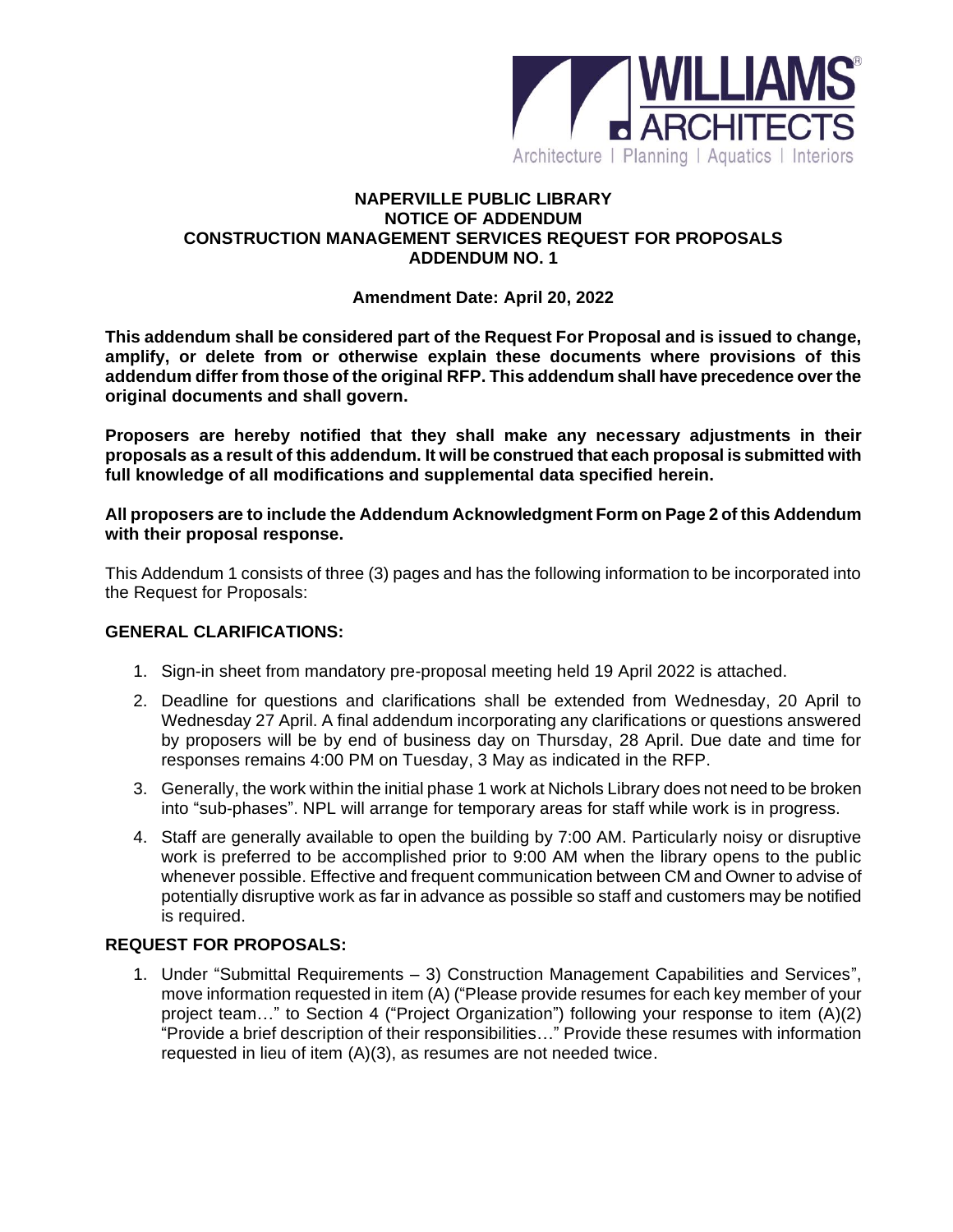## **ACKNOWLEDGEMENT OF ADDENDUM**

I hereby acknowledge receipt of Addendum #1 pertaining to the above-referenced RFP

|          | <b>STATE</b>                                                                                                         | 7IP |
|----------|----------------------------------------------------------------------------------------------------------------------|-----|
| PHONE: ( |                                                                                                                      |     |
| E-MAIL:  | <u> 2001 - 2002 - 2003 - 2004 - 2005 - 2006 - 2007 - 2008 - 2009 - 2009 - 2009 - 2009 - 2009 - 2009 - 2009 - 200</u> |     |
|          |                                                                                                                      |     |

(Signature) (Date)

\_\_\_\_\_\_\_\_\_\_\_\_\_\_\_\_\_\_\_\_\_\_\_\_\_\_\_\_\_\_\_\_\_\_\_\_\_\_\_\_\_\_\_\_\_\_\_\_\_\_ \_\_\_\_\_\_\_\_\_\_\_\_\_\_\_\_\_\_\_\_\_\_

#### **ATTACHMENTS:**

1. SIGN-IN SHEET FROM PRE-PROPOSAL MEETING, 19 APRIL 2022

**End of Addendum #1**